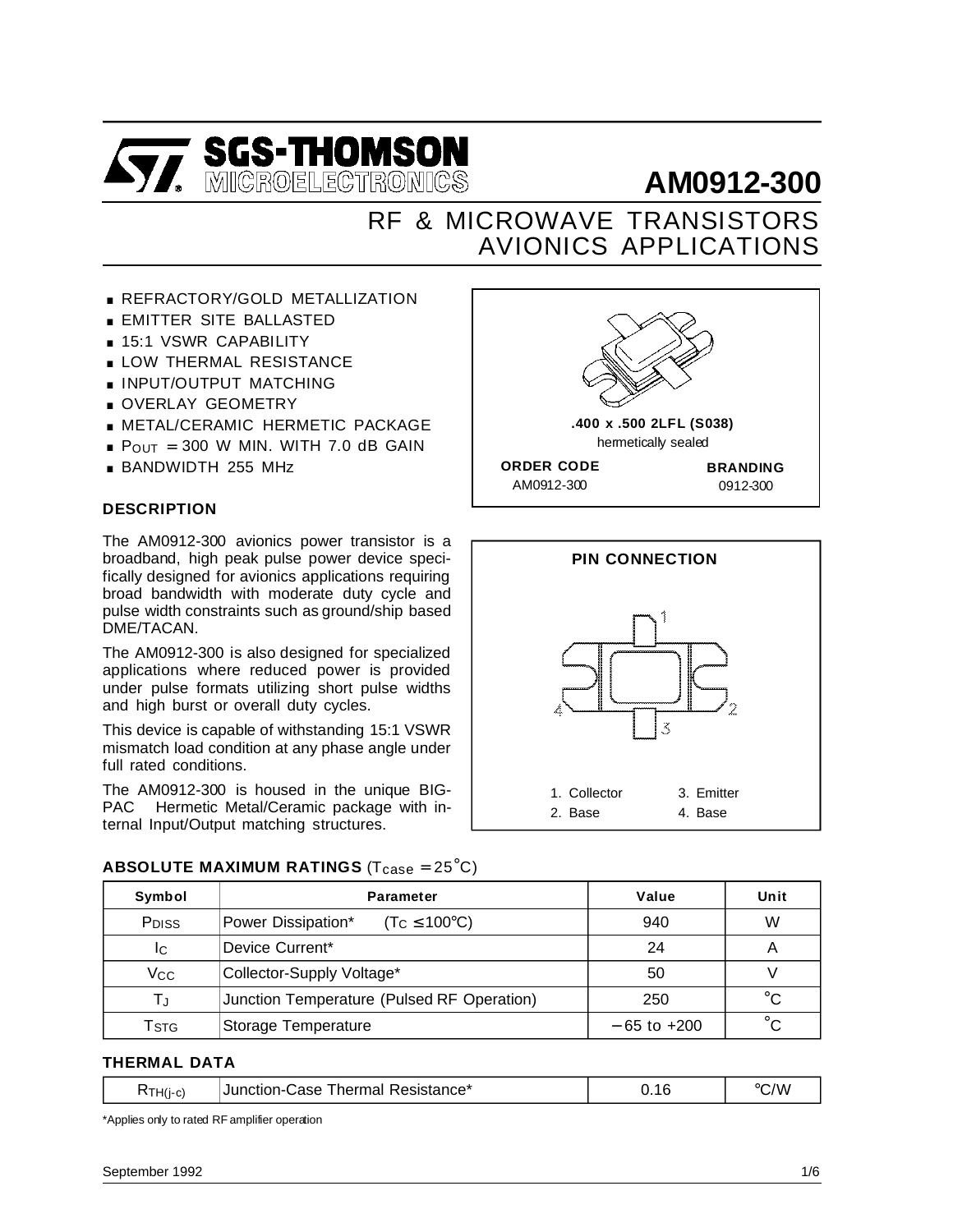### **ELECTRICAL SPECIFICATIONS** (T<sub>case</sub> = 25<sup>°</sup>C)

#### STATIC

|                         | <b>Test Conditions</b> |                     | Value |      |      | Unit |    |
|-------------------------|------------------------|---------------------|-------|------|------|------|----|
| Symbol                  |                        |                     | Min.  | Typ. | Max. |      |    |
| <b>BV<sub>CBO</sub></b> | $IC = 50mA$            | $I_E = 0mA$         |       | 65   | 80   |      | V  |
| <b>BVEBO</b>            | $I_E = 15mA$           | $lc = 0mA$          |       | 3.0  |      |      | V  |
| <b>BVCER</b>            | $IC = 50mA$            | $R_{BE} = 10\Omega$ |       | 65   |      |      | V  |
| <b>ICES</b>             | $VCF = 50V$            |                     |       |      |      | 30   | mA |
| $h_{FE}$                | $V_{CE} = 5V$          | $IC = 5A$           |       | 10   |      |      |    |

#### DYNAMIC

|                     | <b>Test Conditions</b> |                |                    | Value |      |      | Unit |
|---------------------|------------------------|----------------|--------------------|-------|------|------|------|
| Symbol              |                        |                |                    | Min.  | Typ. | Max. |      |
| POUT                | $f = 960 - 1215$ MHz   | $P_{IN} = 60W$ | $V_{\rm CC} = 50V$ | 300   | 330  |      | W    |
| $\eta_{\mathbf{C}}$ | $f = 960 - 1215 MHz$   | $P_{IN} = 60W$ | $V_{\rm CC} = 50V$ | 38    | 45   |      | %    |
| GР                  | $f = 960 - 1215$ MHz   | $P_{IN} = 60W$ | $V_{\rm CC} = 50V$ | 7.0   | 7.4  |      | dB   |

Note: Pulse Width =  $10\mu$ Sec

Duty Cycle  $= 10%$ 

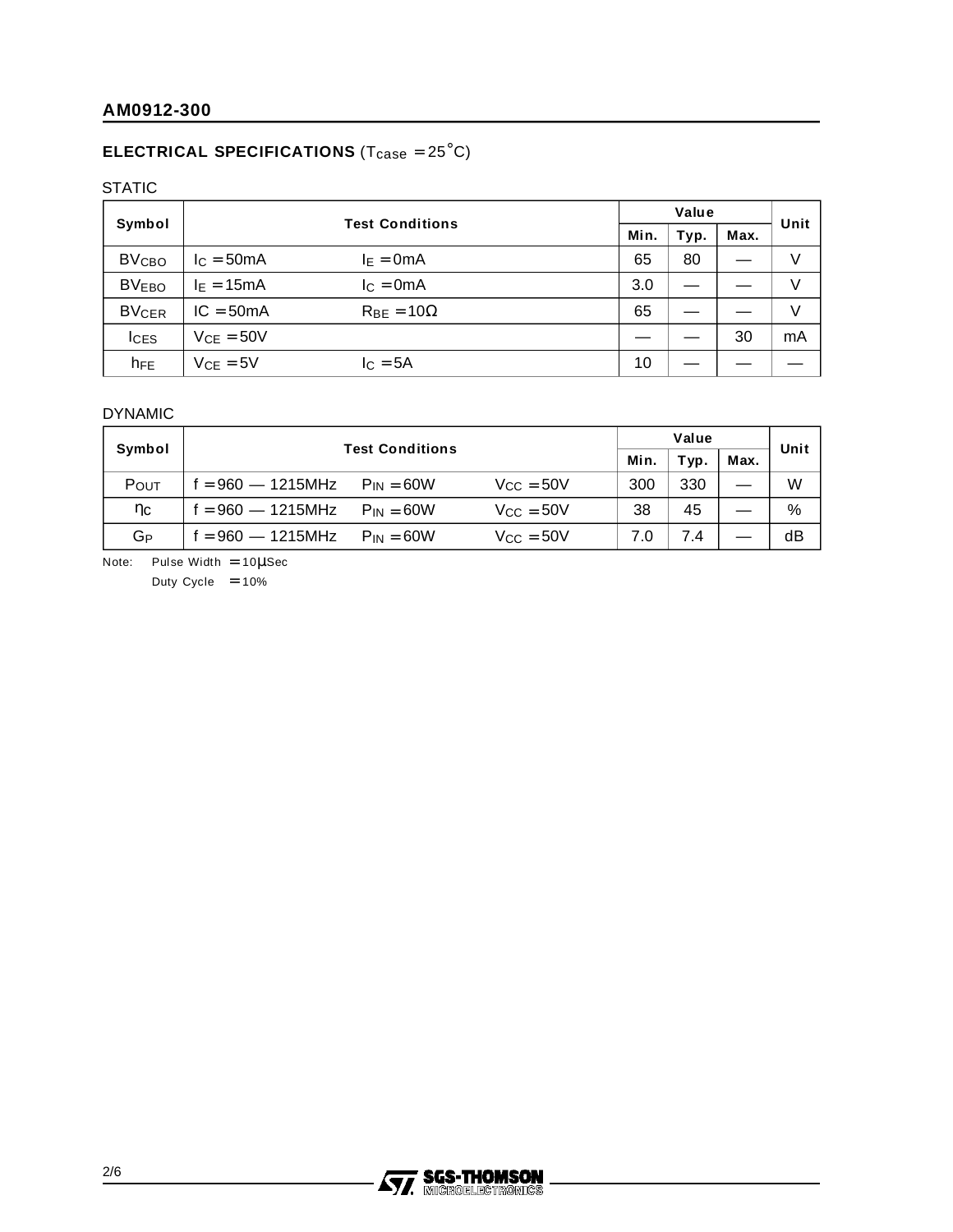#### **AM0912-300**

#### **TYPICAL PERFORMANCE**



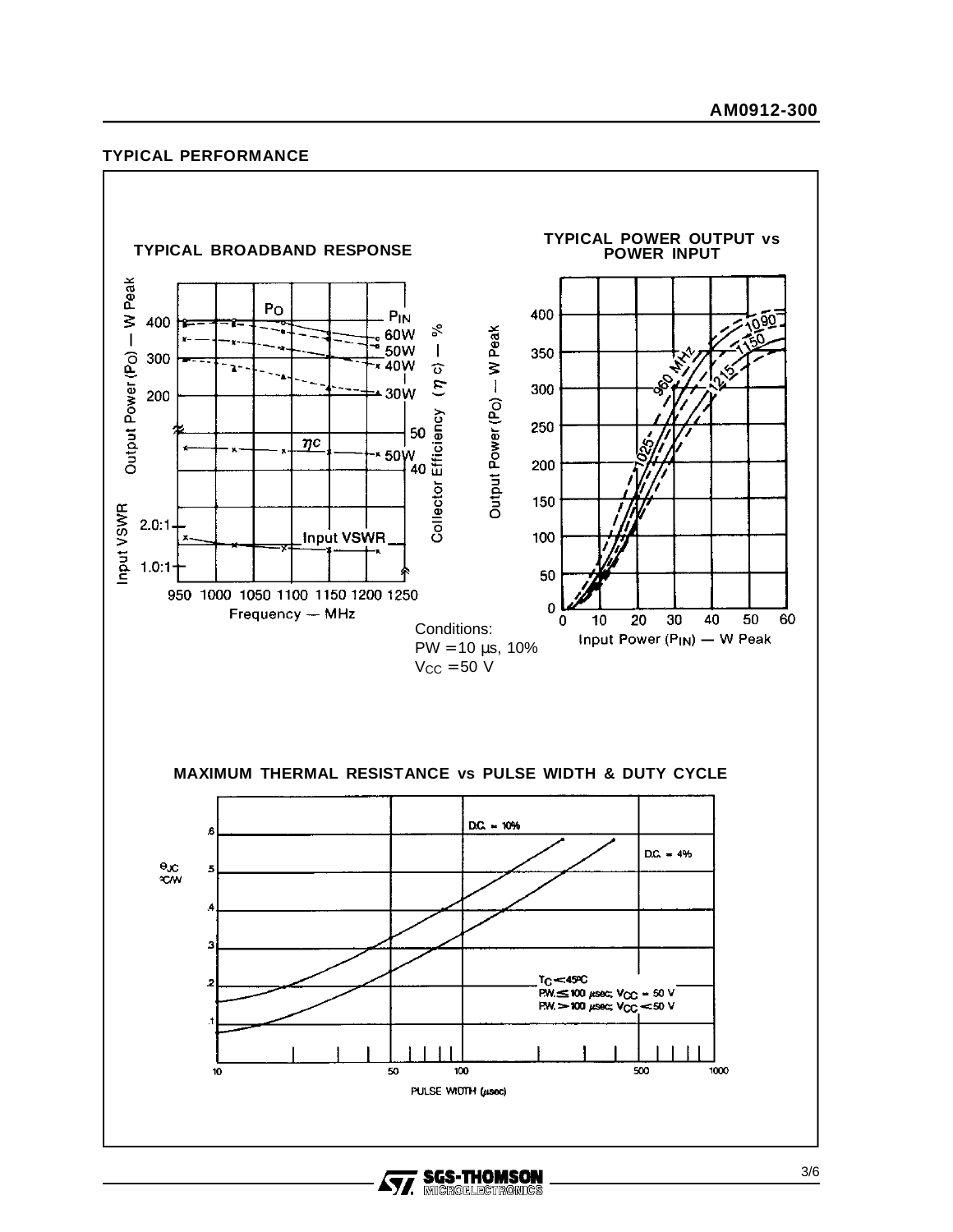#### **IMPEDANCE DATA**



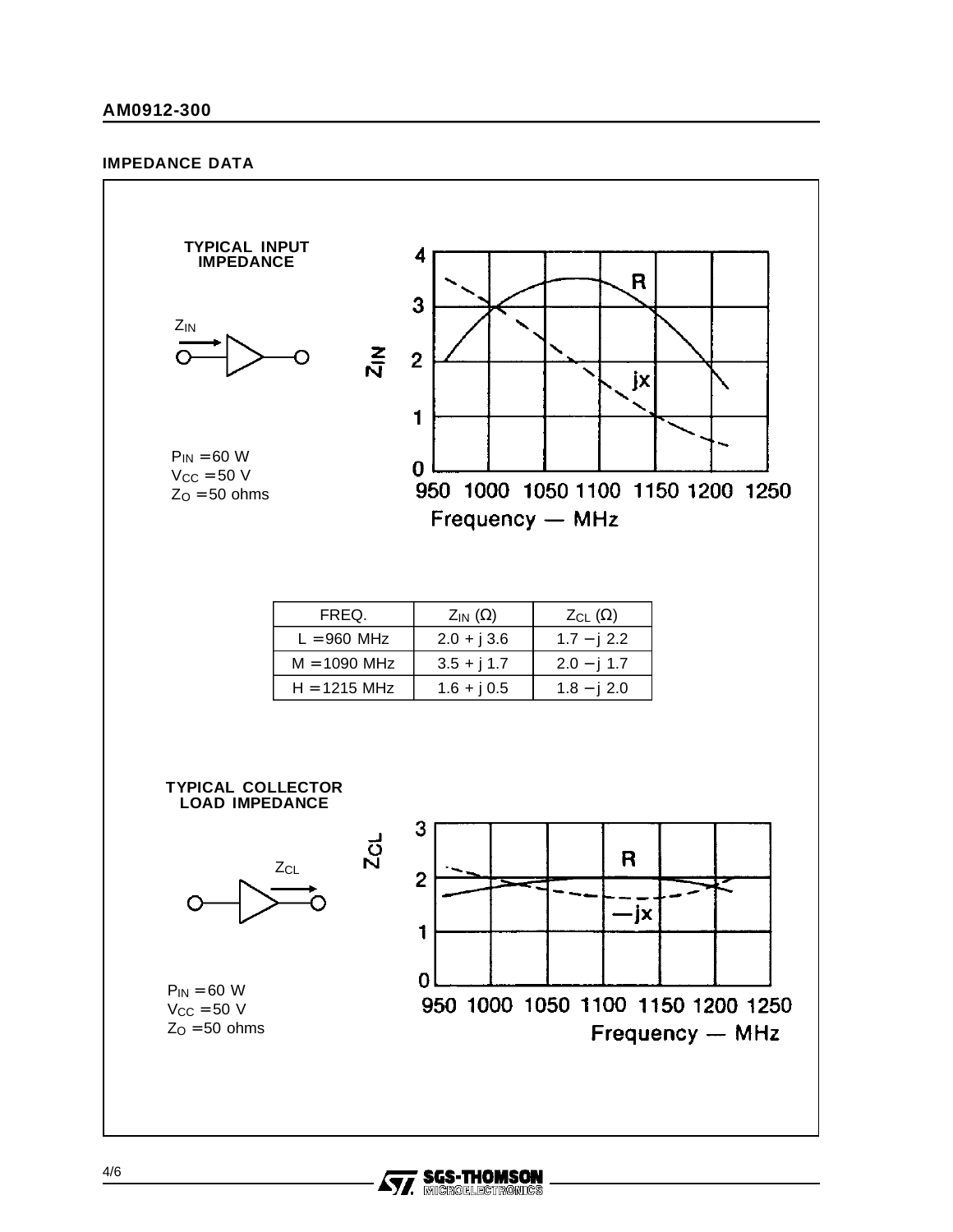#### **TEST CIRCUIT**



#### **PACKAGE MECHANICAL DATA**



57.